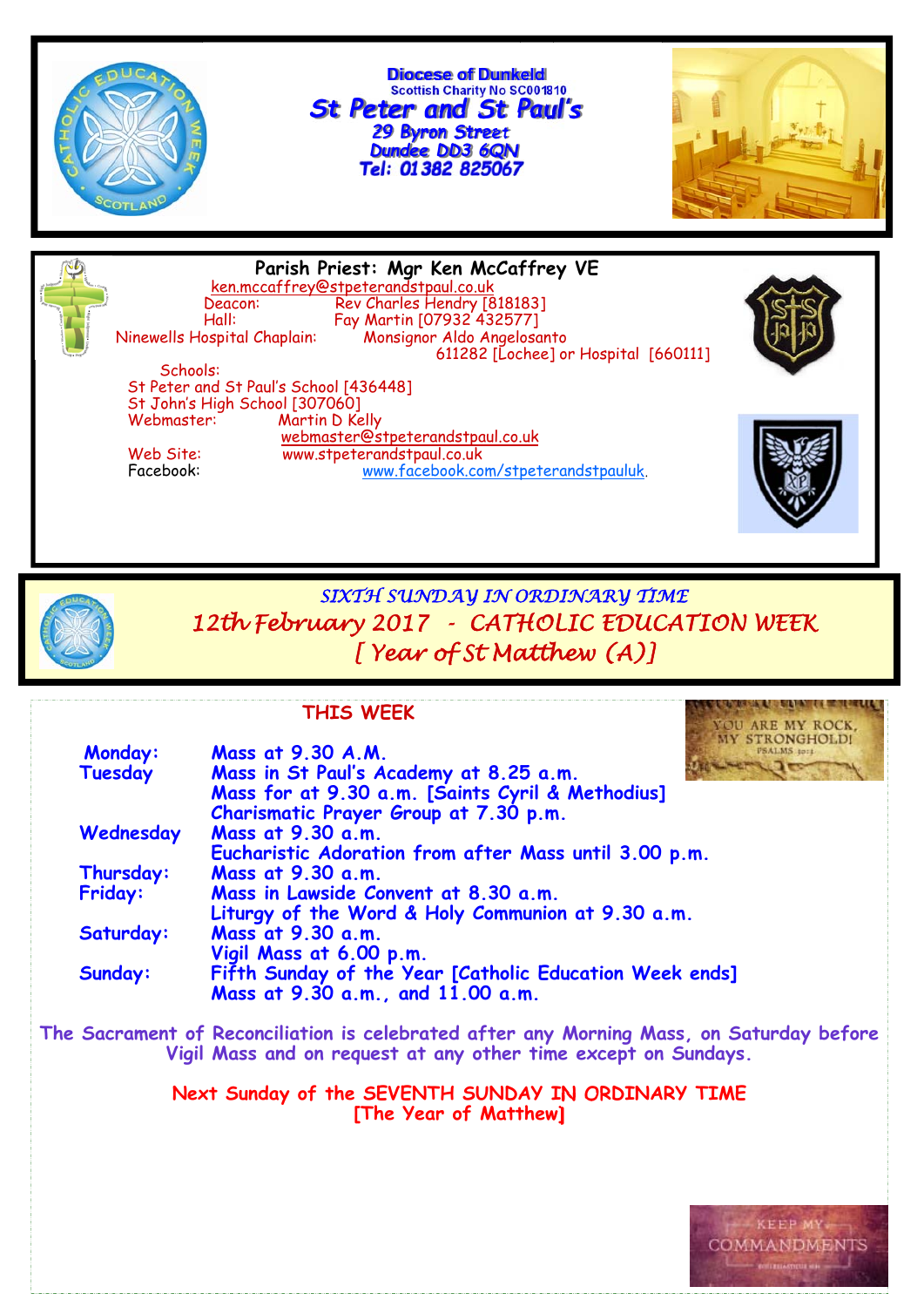## *Of your charity, please pray for:*

**Our recently deceased: Arthur Doyle, Catherine Duff, Mary Bannon, Tom Lonie, Mary Brockbank, Peggy Gribben, Steve Bree & Rosemary O'Hanlon** 

**and for all whose anniversaries occur at this time: Maureen Sharp, Gillian Taylor, Denis Kierans, Ronald Mackie, Steven Walker, Meg Vance & Mary Carroll** 

**for those sick in hospital: Angela Waddell, Paul Kirkwood, Marie Kilhooley, Orryn Glancy, & Baby Max Farmer** 

**and all those who are sick or housebound in our parish and receive the Eucharist each Sunday**.

**If someone is sick at home, please let Fr Ken or Deacon Charles know.** 



**EUCHARISTIC ADORATION** on Wednesdays after Mass. Please find time to pay even a short visit to the Blessed Sacrament. Enter by the side door

#### WORLD DAY OF PRAYER

Caird Avenue United Free Church

Friday 3rd march at 7.00 pm.

All welcome.

AFTERNOON FOR LIFE

Diocesan Pastoral Centre

Saturday 25th February

12.45 to 4.00

Details on Notice Board



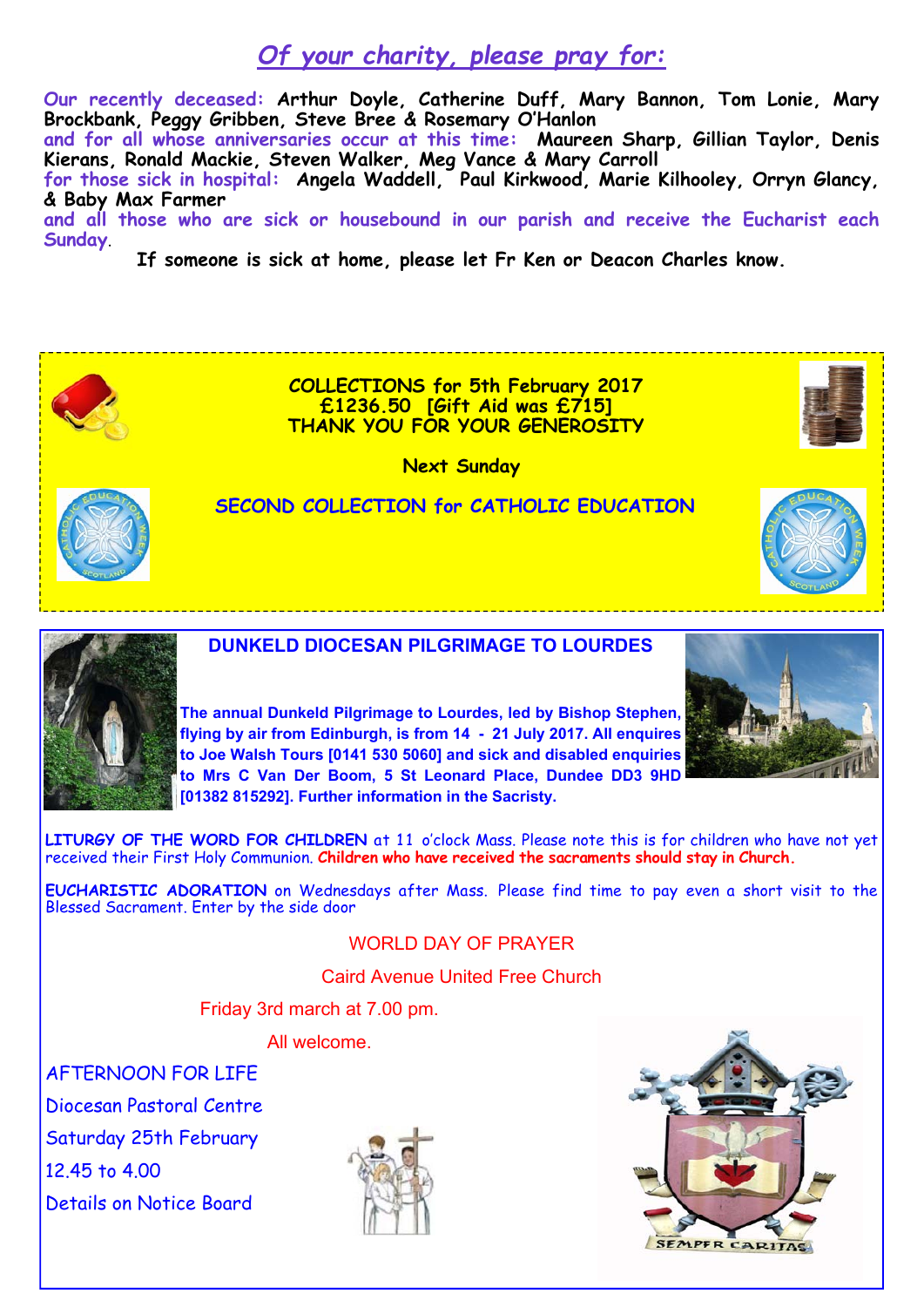## *REFLECTION FOR SIXTH SUNDAY OF THE YEAR*

This Sundays Gospel is from Matthew and we hear Jesus saying very strongly that we should keep the commandments, be virtuous and let our yes be yes and your no be no.

It sounds easy, but for many of us, simply giving honest answers to questions is a challenge sometimes we think its nicer to be unclear or we aren't very responsible for our promises. However honest answers, and keeping our word - even when we don't always feel like doing it this helps to build trust and confidence in one another.

Let your yes be yes, and your no be no. Let us take seriously the person before us who asks for an answer, take them seriously enough to give them an honest answer. Let us be honest people, honest with God and with one another.

## Catholic Education Week 12th to 19th February 2017

### THEME: "Developing as a community of faith and learning" "What makes the Catholic school distinctive is its attempt to generate a community climate that is permeated by the Gospel Values"

The theme for CATHOLIC EDUCATION WEEK is designed to give us the chance to consider how our schools are "Developing as communities of Faith and Learning".

We can list many things that make a Catholic school distinctive;

*+ Catholic schools have Jesus Christ at the centre of all that they do,* 

*+ Learning is shaped using Gospel values, + Prayer, worship and religious celebrations are integral to the life of the school* 

*+ Catholic schools promote social justice and serve their communities* 

*+Their vision, aims and values, to educate the whole person- body, mind and soul, are developed in partnership with parents and parishes and offers a vision* 

Our Catholic school are communities where Jesus is the 'driving force' behind the school's planning and actions. Pope Francis has said that "you cannot speak of Catholic education without speaking about humanity, because the Catholic identity is precisely that God became man". Catholic schools in Scotland are inclusive communities which welcome, value, affirm and support all pupils, parents and staff to fulfil the potential of their God-given talents.

So, what does this mean for us in the parish of St Peter and St Paul? First and foremost we remember that while we are all unique, we were made to be in communion with others. We were created to be in a loving relationship with God, our family and our world. In this parish [and in our schools] we learn that each of us, as a child of God, is part of the global Church family and that we cannot reach our fill potential on our own.

Our schools work together with our parishes to give our children the best opportunities possible to grow in love of God and with each other. Here are some of the examples of the ways in which our schools and parish work together as a community of faith and learning: